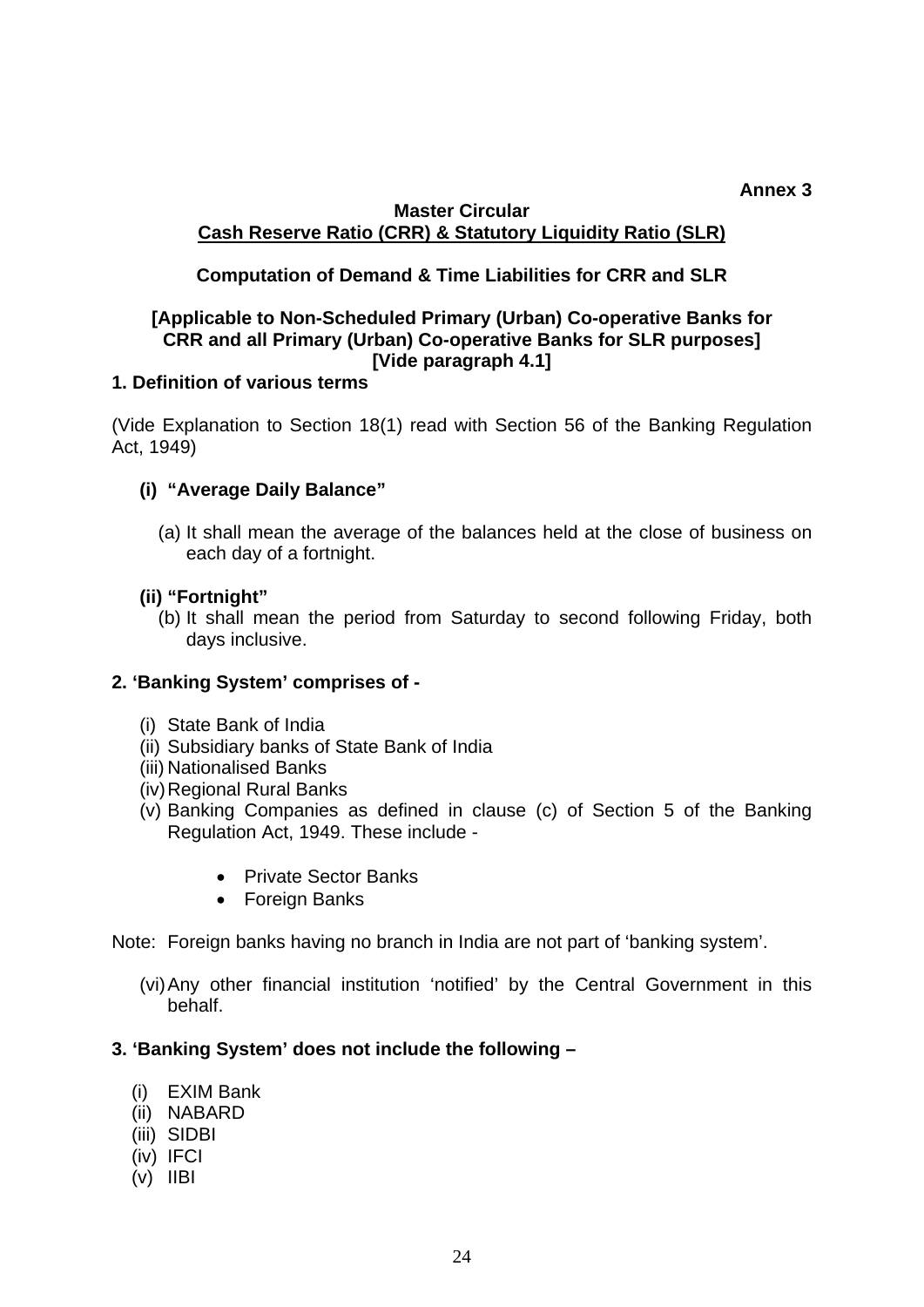# **4. Liabilities do not include -**

- (i) Paid-up capital
- (ii) Reserves
- (iii) Credit balance in Profit &Loss Account
- (iv) Loans from RBI, EXIM Bank, NABARD, SIDBI, NHB, I I B I.

## **5. Net Liabilities**

While computing liabilities for the purpose of CRR and SLR, the **net liabilities** of the bank to other banks in India **in the 'banking system' shall be reckoned,** i.e., assets in India with other banks in the 'banking system' will be reduced from total liabilities to the 'banking system'.

## **6. Liabilities to the 'Banking System' include -**

- (i) Deposits of the banks.
- (ii) Borrowings from Banks (Call Money/Notice deposits).
- (iii) Other miscellaneous items of liabilities to the Banks like Participation Certificates issued to banks, interest accrued on bank deposits, etc.

## **7. Classification of Liabilities to the 'Banking System'**

- (i) Liabilities of the bank to the 'banking system' are classified into two broad categories viz. 'Demand Liabilities' and 'Time Liabilities'.
- (ii) 'Demand Liabilities' to the 'banking system' are further classified as under:
	- (a) Balances in current accounts of
		- SBI
		- SBI Subsidiary Banks
		- Nationalised Banks
	- (b) Other demand liabilities comprising of
		- 1) Balances in current accounts of
			- RRB
			- Banking Companies i.e. Private Sector Banks and Foreign **Banks**
			- Other 'Notified' financial institutions
		- 2) Balances of overdue time deposits of above named banks. Within the definition of 'banking system'
		- 3) Participation Certificates payable on demand issued to banks.
		- 4) Interest accrued on deposits of banks (RRBs).\*
		- 5) Call Money Borrowings from the banks.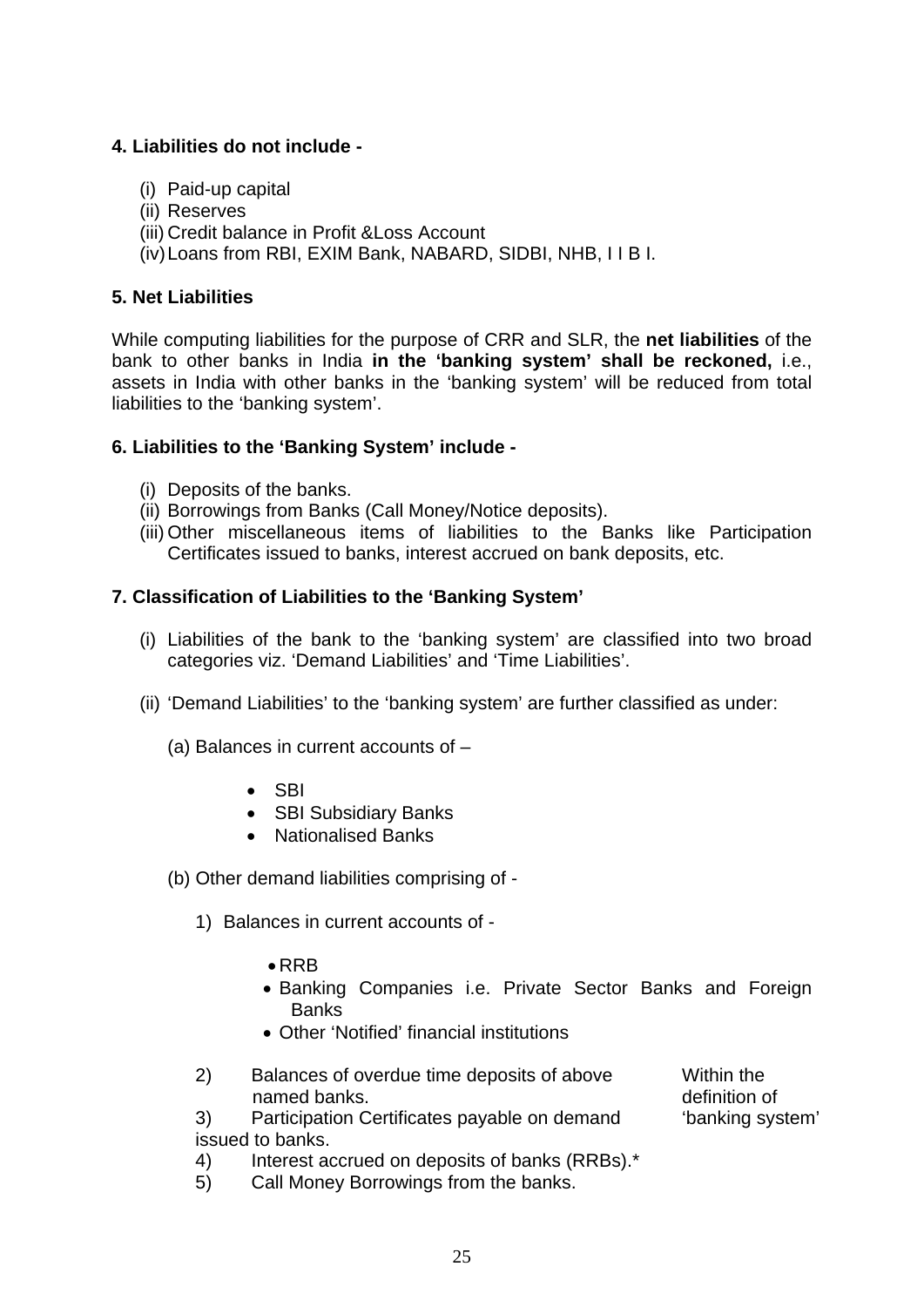(iii) Time liabilities to the 'banking system' include -

- (a) All types of time deposits from the banks
- (b) Certificates of deposits from the banks
- (c) Participation Certificates issued to banks which are not payable on demand definition of 'banking system'

Within the

(d) Interest accrued on time deposits/CDs of banks \*

\* If it is not possible to classify/segregate this amount from interest accrued on deposits, the aggregate interest accrued may be shown under 'Other Demand and Time Liabilities' in Form I & VIII.

# **8. Assets with the 'Banking System'**

- (i) Balances with 'banking system' in current accounts
	- SBI
	- SBI subsidiaries
	- Nationalised banks
	- Banking Companies i.e. Private Sector Banks and Foreign Banks
	- Other Notified Financial Institutions
- (ii) Balances with above referred banks and notified financial institutions in other accounts.
- (iii) Money at call and short notice upto 14 days lent to the above referred banks and notified financial institutions.
- (iv) Loans other than money at call and short notice made available to the 'banking system'.
- (v) Any other amounts due from the 'banking system', like amount held by the bank with other banks (in transit or other accounts) under inter-bank remittance facility, etc.

9. (i) Lending by the bank to the following financial institutions in the term money market cannot be reckoned as assets with the 'Banking System'. Hence, these borrowings cannot be netted against the liabilities towards the 'Banking System'.

- EXIM Bank
- NABARD
- SIDBI
- IFCI
- IIBI

(ii) The borrowing of the bank other than refinance from these financial institutions should form part of liabilities to others and therefore, form part of net demand and time liabilities for the purpose of reserve requirements.

10. Deposits kept with SIDBI/NABARD for shortfalls in attaining priority sector targets should not be shown as assets with Banking System and such deposits cannot be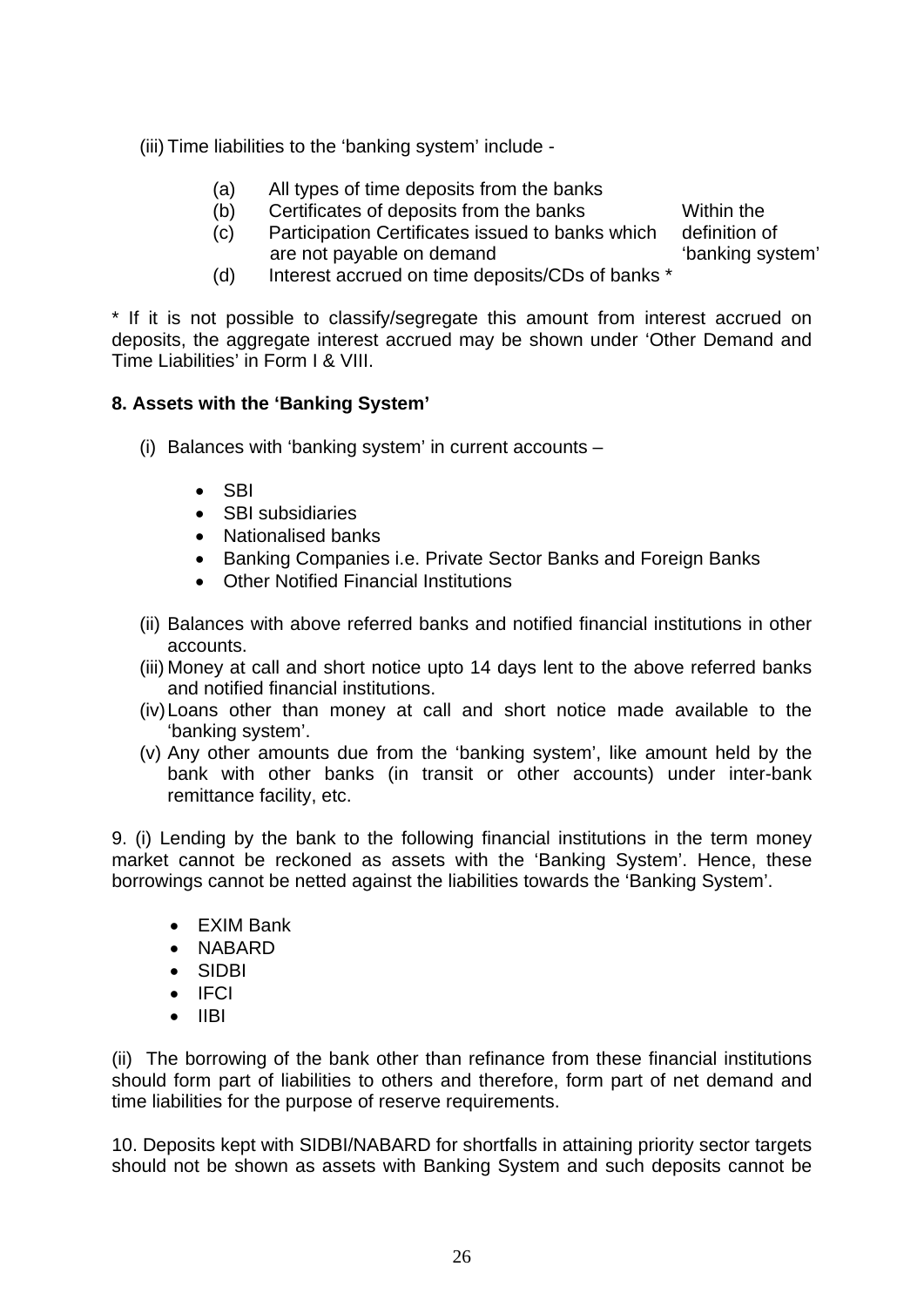netted in arriving at net DTL for the purpose of CRR and SLR requirements. The amount kept with SIDBI/NABARD may be shown by way of a footnote in Form I and Form VIII with an explanatory note.

### **11. Classification of Certain items under Liabilities**

#### **(i) Inter-Branch Accounts**

- (a) Net balance in inter-branch account, when in credit, is to be shown under 'Other Liabilities and Provisions' which is included in total Demand and Time Liabilities for CRR and SLR purpose.
- (b) After 27.07.98, the bank should segregate the credit entries outstanding for more than five years in inter-branch account as 'Blocked Account' and show it under 'Others' under 'Other Liabilities and Provisions'. Thereafter, while arriving at net amount of inter-branch transactions for inclusion under 'Other Liabilities and Provisions' if in credit, or 'Other Assets' if in debit, the aggregate amount of 'Blocked Account' should be excluded and only the amount representing the remaining credit entries should be netted against debit entries. Thus, the balance in the 'Blocked Account' will be reckoned for the purpose of maintenance of CRR and SLR, even though the net of inter-branch entries is a debit balance.

#### **(ii) Margin Money on Bills Discounted/Purchased**

The bank should follow uniform procedure in treating margin money on bills purchased/discounted as outside liabilities and should include it in other demand and time liabilities for the purpose of maintenance of reserve requirements.

## **(iii)Interest Accrued on Deposits**

- (a) The interest accrued on all deposit accounts (such as, savings, fixed, recurring, cash certificates, reinvestment plans, etc.), by whatever name called, should be treated by the bank as its liability for the purpose of maintaining CRR and SLR irrespective of whether the accrued interest has become actually payable or is not payable till due dates for repayment of deposits.
- (b) The interest accrued on deposits should be classified under 'Other Demand and Time Liabilities' in the Form I & VIII.

#### **12. Amount not to be treated as Outside Liabilities for CRR and SLR**

- (i) Claim amounts received from the DICGC in respect of guarantees invoked, pending their adjustment towards the relative advances.
- (ii) Amounts received from the Court Receiver.